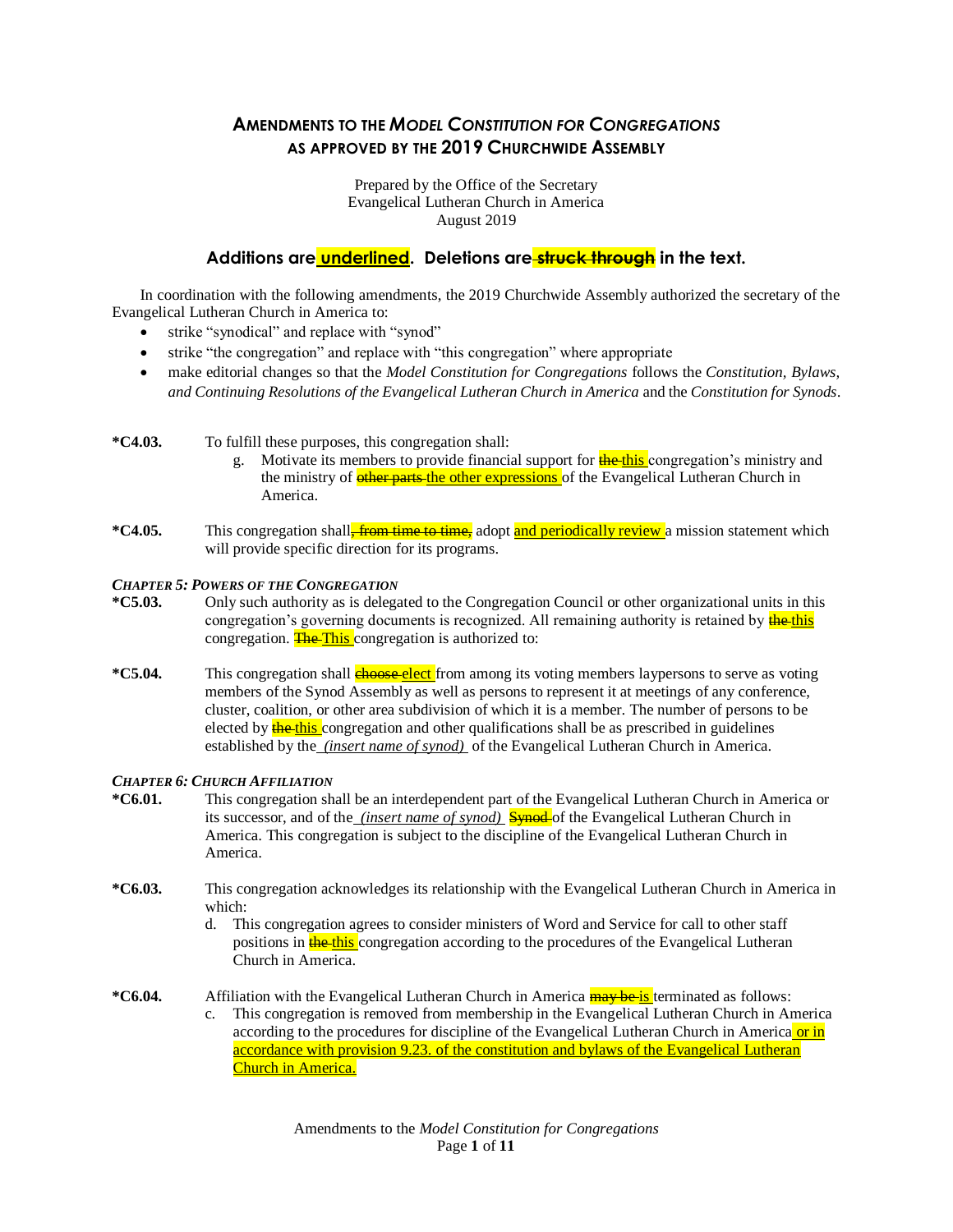- d. The *(insert name of synod)*takes charge and control of the property of this congregation to hold, manage, and convey the same on behalf of the synod pursuant to †S13.24, of the synod constitution. This congregation shall have the right to appeal the decision to the next Synod Assembly.
- This congregation follows the procedures outlined in  $*C6.05$ .

**\*C6.05.** This congregation may terminate its relationship with the Evangelical Lutheran Church in America by the following procedure:

- a. A resolution indicating the intent to terminate its relationship must be adopted at  $\frac{a \cdot two}{a \cdot two}$  legally called and conducted special meetings of  $\frac{1}{\sqrt{2}}$  of  $\frac{1}{\sqrt{2}}$  congregation by a two-thirds vote of the voting members present at each meeting. Such The first such meeting may be held no sooner than 30 days after written notice of the meeting is received by the bishop of the synod, during which time the this congregation shall consult with the bishop and the bishop's designees, if any. The times and manner of the consultation shall be determined by the bishop in consultation with the Congregation Council. Unless he or she is a voting member of  $\frac{H}{H}$  the this congregation, the bishop and the bishop's designees, if any, shall have voice but not vote at the first meeting.
- b. **The Within 10 days after the resolution has been voted upon at the first meeting, the secretary of** the this congregation shall submit a copy of the resolution to the bishop, attesting that the special meeting was legally called and conducted and certifying the outcome of the vote, and shall **mail a copy send copies** of the resolution and certification to voting members of **the this** congregation. This notice shall be submitted within 10 days after the resolution has been adopted.
- c. The If the resolution was adopted by a two-thirds vote of the voting members present at the first meeting, the bishop of the synod and the this congregation shall continue in consultation, as specified in paragraph a. above, during a period of at least 90 days after receipt by the **synod of** the notice bishop of the attestation and certification as specified in paragraph b. above.
- d. If the this congregation, after such consultation, still seeks to terminate its relationship is still considering termination of its relationship with this church, such action may be taken at a legally called and conducted special meeting by a two-thirds vote of the voting members present. Notice of the second meeting shall be mailed sent to all voting members and to the bishop at least 10 days in advance of the meeting. Unless he or she is a voting member of **the this** congregation, the bishop and the bishop's designees, if any, shall have voice but not vote at the **second** meeting.
- e. A copy of the resolution, attesting that the special meeting was legally called and conducted and certifying the outcome of the vote, shall be sent to the bishop within 10 days after the resolution has been adopted, at which time the relationship between the congregation and this church shall be terminated subject to paragraph g. below. Within 10 days after the resolution has been voted upon, the secretary of this congregation shall submit a copy of the resolution to the bishop, attesting that the second special meeting was legally called and conducted and certifying the outcome of the vote, and shall send copies of the resolution and certification to the voting members of the congregation. If the resolution was adopted by a two-thirds vote of the voting members present at the second meeting, the relationship between the congregation and this church shall be terminated subject to Synod Council approval as required by paragraphs f. and g. below.
- **f.** Unless this notification to the bishop also certifies that  $\frac{H}{dr}$  congregation has voted  $\frac{H}{dr}$  twothirds vote to affiliate with another Lutheran denomination, the this congregation will be **conclusively presumed to be** shall be deemed an independent or non-Lutheran church, in which  $case *C7.04. shall apply.$
- f. Notice of termination shall be forwarded by the bishop to the secretary of the ELCA, who shall report the termination to the Churchwide Assembly.
- g. This congregation shall abide by these covenants by and among the three expressions of this church:
	- 2) Congregations which had been members of the Lutheran Church in America shall be required, in addition to complying with the foregoing provisions in \*C6.05., to receive synodical approval before terminating their membership in this church.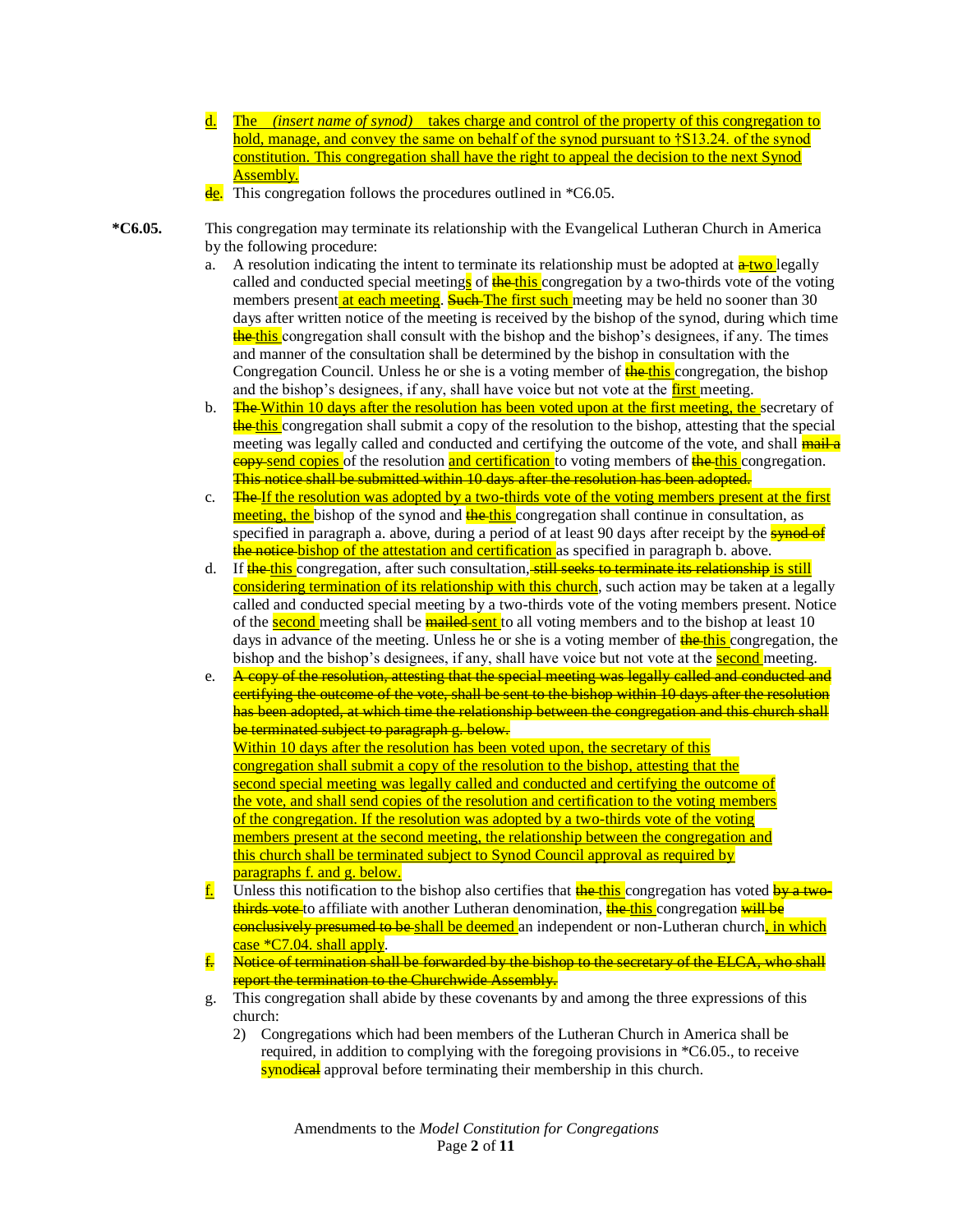- h. If this congregation fails to achieve the required two-thirds vote of voting members present at  $\frac{d}{d}$ this congregation's first meeting as specified in paragraph a. above, another special meeting to consider termination of relationship with this church may be called no sooner than six months after that first meeting. If this congregation or fails to achieve the required two-thirds vote of voting members present at **the this** congregation's second meeting as specified in paragraph d. above, another attempt to consider termination of relationship with this church must follow all requirements of  $*C6.05$ . and may begin no sooner than six months after **that second the** meeting at which the two-thirds vote was not achieved.
- **\*C6.06.** If this congregation considers relocation, it shall confer with the bishop of the synod in which it is territorially located and the appropriate unit of the churchwide organization before any steps are taken leading to such action. The approval of the Synod Council shall be received before any such action is effected taken.

#### *CHAPTER 7: PROPERTY OWNERSHIP*

- **\*C7.01.** If this congregation ceases to exist, title to undisposed property shall pass to the *(insert name of synod*) **Synod** of the Evangelical Lutheran Church in America.
- **\*C7.02.** If this congregation is removed from membership in the Evangelical Lutheran Church in America according to its procedure for discipline or pursuant to 9.23. of the constitution and bylaws of the Evangelical Lutheran Church in America, title to property shall continue to reside in this congregation.
- **\*C7.03.** If two-thirds of the voting members of this congregation present at a legally called and conducted special meeting of this congregation vote to transfer to another Lutheran church body, title to property shall continue to reside in this congregation, provided the process for termination of relationship in \*C6.05. has been followed. Before this congregation takes action to transfer to another Lutheran church body, it shall consult with representatives of the *(insert name of synod)* Synod.
- **\*C7.04.** If two-thirds of the voting members of this congregation present at a legally called and conducted special meeting of this congregation vote to become independent or relate to a non-Lutheran church body and have followed the process for termination of relationship in \*C6.05., title to property of this congregation shall continue to reside in this congregation only with the consent of the Synod Council. The Synod Council, after consultation with this congregation by the **established synodical** process established by the synod, may give approval to the request to become independent or to relate to a non-Lutheran church body, in which case title shall remain with the majority of this congregation. If the Synod Council fails to give such approval, title shall remain with those members who desire to continue as a congregation of the Evangelical Lutheran Church in America. In neither case does title to this congregation's property transfer to the synod.

#### *[The following provision becomes required.]*

**\*C7.05.** Notwithstanding the provisions of \*C7.02. and \*C7.03. above, where this congregation has received property from the synod pursuant to a deed or other instrument containing restrictions under provision 9.71.a. of the *Constitution, Bylaws, and Continuing Resolutions of the Evangelical Lutheran Church in America*, this congregation accepts such restrictions and:

## *CHAPTER 8: MEMBERSHIP*

- **\*C8.02.** Members shall be classified as follows:
	- c. *Voting* members are confirmed members. Such confirmed members, during the current or preceding calendar year, shall have communed in this congregation and shall have made a contribution of record to this congregation. Members of this congregation who have satisfied these basic standards shall have the privilege of voice and vote at every regular and special meeting of **the this** congregation as well as the other rights and privileges ascribed to voting members by the provisions of this constitution and its bylaws. They shall not have voted as a seasonal member of another congregation of this church in the previous two calendar months.

Amendments to the *Model Constitution for Congregations* Page **3** of **11**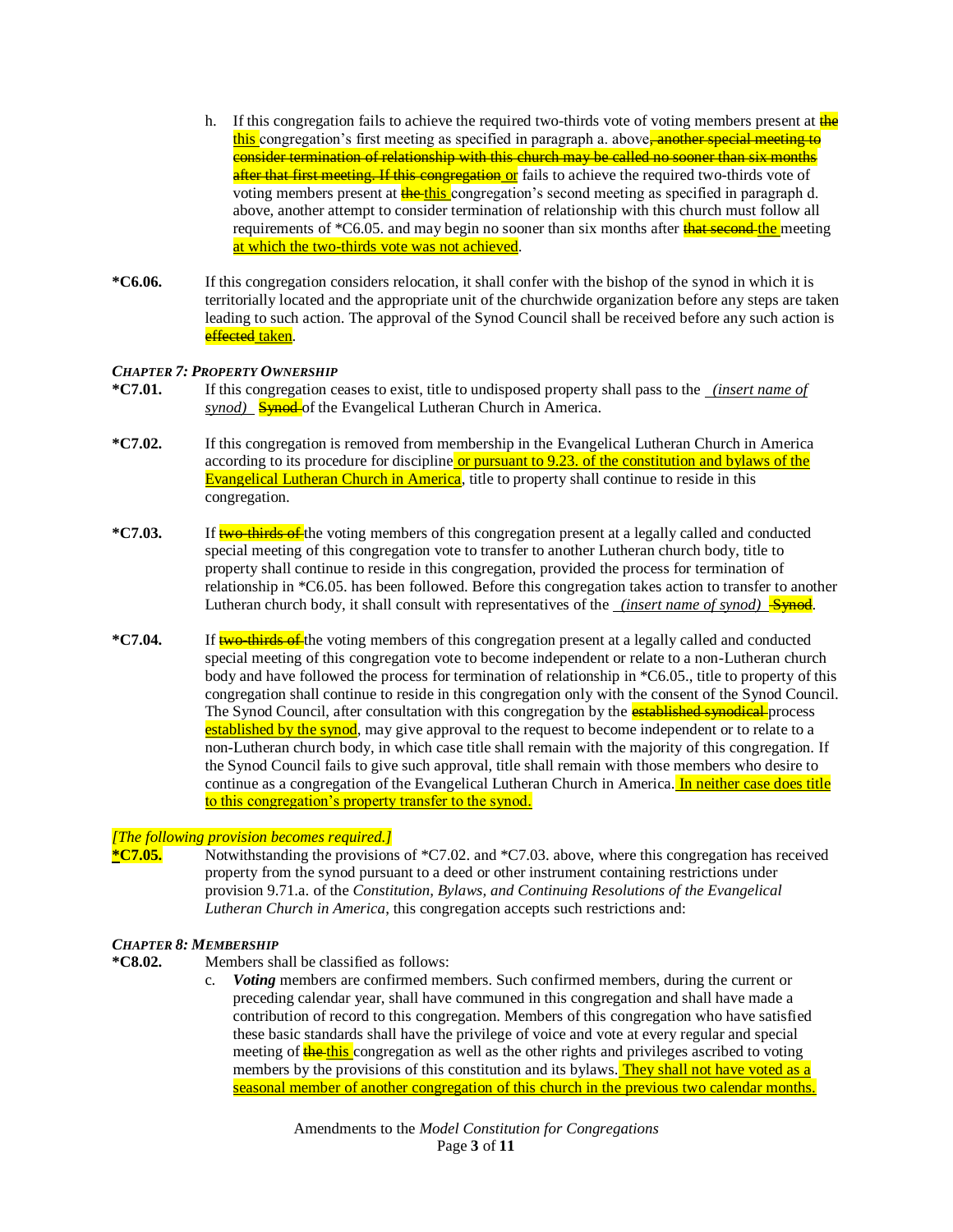- e. *Seasonal* members are voting members of other **ELCA** congregations of this church who wish to retain such membership but desire to participate in the life and mission of this congregation, including exercising limited voting rights in this congregation. The Congregation Council may grant seasonal membership to such persons provided that this congregation is a member of a synod where the Synod Council has approved seasonal member voting on its territory. Such seasonal members shall have all the privileges and duties of voting members except that:
	- 3) they shall not have the right to vote on any matter concerning or affecting the affiliation of this congregation with the ELCA this church;
- **\*C8.05.** Membership in this congregation shall be terminated by any of the following: d. disciplinary action in accordance with **ELCA constitutional provision 20.41, and the** accompanying bylaws Chapter 20 of the constitution and bylaws of the Evangelical Lutheran Church in America;

#### *CHAPTER 9: ROSTERED MINISTER*

- **\*C9.02.** Only a member of the roster of Ministers of Word and Sacrament of the Evangelical Lutheran Church in America or a candidate for the roster of Ministers of Word and Sacrament who has been recommended for **the this** congregation by the **synodical** bishop may be called as a pastor of this congregation.
- **\*C9.03.** Consistent with the faith and practice of the Evangelical Lutheran Church in America,
	- a. Every minister of Word and Sacrament shall:
		- 6) impart knowledge of this church and its wider ministry through  $\frac{distribution}{distribution}$ communications and publications available channels of effective communication;
	- b. Each pastor with a congregational call shall, within the congregation:
		- 4) with the council, administer discipline; and
		- 5) endeavor to increase the support given by the congregation to the work of the  $ELCA$ churchwide organization and of the *(insert name of synod)* Solution-Synod of the ELCA; and
		- 6) encourage adherence to covenantal relationship with this church as expressed in the *Constitutions, Bylaws, and Continuing Resolutions of the Evangelical Lutheran Church in America*.
- **\*C9.05.** The provisions for termination of the mutual relationship between a minister of Word and Sacrament and this congregation shall be as follows:
	- a. The call of this congregation, when accepted by a pastor, shall constitute a continuing mutual relationship and commitment, which shall be terminated only by the pastor's death or, following consultation with the **synodical** bishop, for the following reasons:
		- 3) inability to conduct the pastoral office effectively in  $\frac{1}{\text{He}-\text{this}}$  congregation in view of local conditions;
		- 7) termination of the relationship between this church and **the this** congregation;
		- 8) dissolution of  $\frac{1}{2}$  the this congregation or the termination of a parish arrangement; or
		- 9) suspension of **the this** congregation through discipline for more than six months.
	- b. When allegations of physical disability or mental incapacity of the pastor under paragraph a.4) above, or ineffective conduct of the pastoral office under paragraph a.3) above, have come to the attention of the bishop of this synod,
		- 2) when such allegations have been brought to the synod's attention by an official recital of allegations by the Congregation Council or by a petition signed by at least one-third of the voting members of **the this** congregation, the bishop personally shall investigate such conditions together with a committee of two rostered ministers and one layperson.
		- c. In case of alleged physical disability or mental incapacity under paragraph a.4) above, the bishop's committee shall obtain and document competent medical opinion concerning the pastor's condition. When a disability or incapacity is evident to the committee, the bishop of this synod may declare the pastorate vacant. When the pastorate is declared vacant, the Synod Council shall list the pastor on the roster of Ministers of Word and Sacrament as disabled with disability status. Upon removal of the disability and the restoration of the

Amendments to the *Model Constitution for Congregations* Page **4** of **11**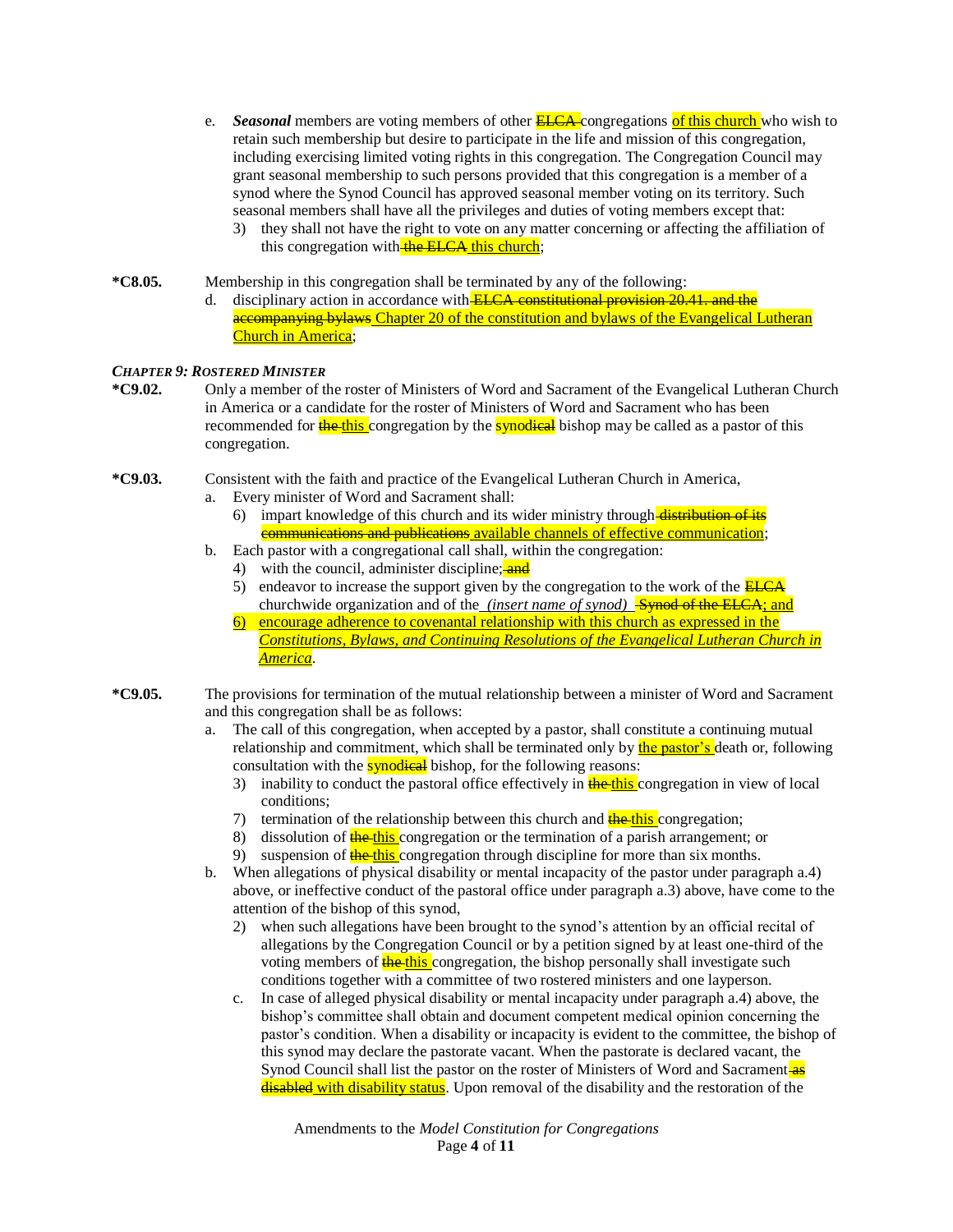pastor to health, the bishop shall take steps to enable the pastor to resume the ministry, either in the congregation last served or in another appropriate call.

- d. In the case of alleged local difficulties that imperil the effective functioning of  $\frac{d^2h}{dt^2}$ congregation under paragraph a.3) above, the bishop's committee shall endeavor to hear from all concerned persons, after which the bishop together with the committee shall present their recommendations first to the pastor and then to **the this** congregation. The recommendations of the bishop's committee must address whether the pastor's call should come to an end and, if so, may suggest appropriate severance arrangements. The committee may also propose other actions that should be undertaken by **the this** congregation and by the pastor, if appropriate. If the pastor and congregation agree to carry out such recommendations, no further action need be taken by the synod.
- e. If either party fails to assent to the recommendations of the bishop's committee concerning the pastor's call, **the this** congregation may dismiss the pastor only at a legally called meeting after consultation with the bishop, either (a) by a two-thirds vote of the voting members present and voting where the bishop and the committee did not recommend termination of the call, or (b) by a majority vote of the voting members present and voting where the bishop and the committee recommended termination of the call.
- **\*C9.07.** During the period of service, an interim pastor shall have the rights and duties in the this congregation of a regularly called pastor and may delegate the same in part to a supply pastor with the consent of the bishop of the synod and this congregation or Congregation Council. The interim pastor and any rostered minister providing assistance shall refrain from exerting influence in the selection of a pastor. Unless previously agreed upon by the Synod Council, an interim pastor is not available for a regular call to the congregation served.
- **\*C9.08.** This congregation shall make satisfactory settlement of all financial obligations to a former pastor before calling a successor. A pastor shall make satisfactory settlement of all financial obligations to this congregation before beginning service in a call to another congregation or employment in another ministry setting **related to the Evangelical Lutheran Church in America**.
- \*C9.11. With the approval of the bishop of the synod, **the this** congregation may depart from \*C9.05.a. and call a pastor for a specific term. Details of such calls shall be in writing setting forth the purpose and conditions involved. Prior to the completion of a term, the bishop or a designated representative of the bishop shall meet with the pastor and representatives of **the this** congregation for a review of the call. Such a call may also be terminated before its expiration in accordance with the provisions of \*C9.05.a.

## **\*C9.12.** The pastor of this congregation:

- a. shall keep accurate parochial records of all baptisms, confirmations, marriages, burials, communicants, members received, members dismissed, or members excluded from the this congregation;
- **\*C9.14.** The parochial records of this congregation shall be maintained by the pastor and shall remain the property of **the this** congregation. The secretary of this congregation shall attest in writing to the bishop of this synod that such records have been placed in his or her hands in good order by a departing pastor before the installation of that pastor in another-field of labor or the granting by the synod of retired status to the pastor call or approval of a request for change in roster status.
- **C9.15.** Under special circumstances, subject to the approval of the **synodical** bishop and the concurrence of this congregation, a minister of Word and Sacrament of a church body with which the Evangelical Lutheran Church in America officially has established a relationship of full communion may serve temporarily as pastor of this congregation under a contract between **the this** congregation and the pastor in a form proposed by the **synodical** bishop and approved by **the this** congregation.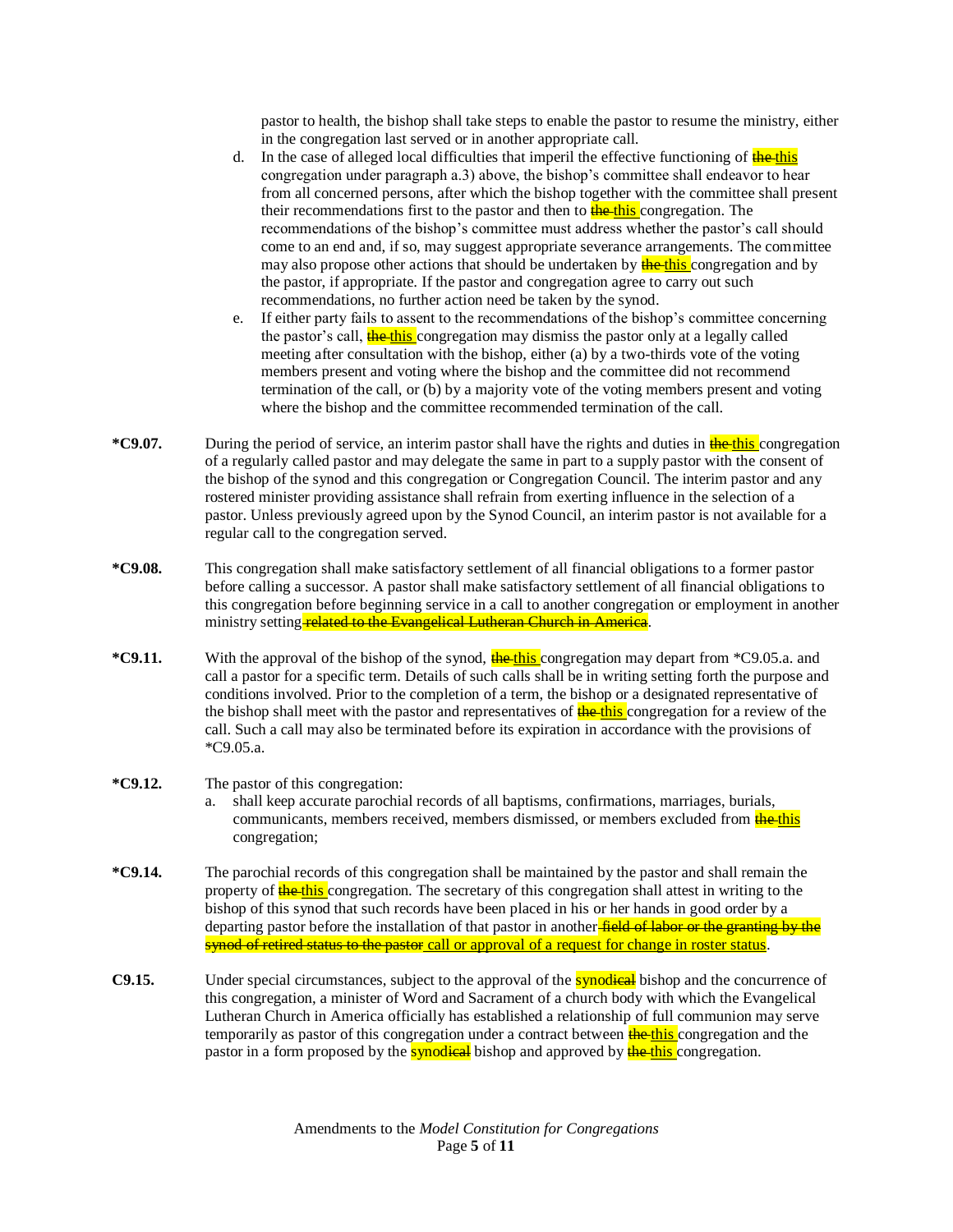- **\*C9.21.** Authority to call a minister of Word and Service deacon shall be in this congregation by at least a two-thirds vote of voting members present and voting at a meeting legally called for that purpose. Before a call is issued, the officers, or a committee elected by [this congregation][the Congregation Council] to recommend the call, shall seek the advice and help of the bishop of the synod.
- **\*C9.22.** Only a member of the roster of Ministers of Word and Service of the Evangelical Lutheran Church in America or a candidate for the roster of Ministers of Word and Service who has been recommended for this congregation by the **synodical** bishop may be called as a deacon of this congregation.
- **\*C9.23.** Consistent with the faith and practice of the Evangelical Lutheran Church in America, every minister of Word and Service shall:
	- h. Share knowledge of **the ELCA this church** and its wider ministry of the gospel and advocate for the work of all expressions of this church; and
- **\*C9.25.** The provisions for termination of the mutual relationship between a minister of Word and Service and this congregation shall be as follows:
	- a. The call of this congregation, when accepted by a deacon, shall constitute a continuing mutual relationship and commitment, which shall be terminated only by the deacon's death or, following consultation with the **synodical** bishop, for the following reasons:
	- c. In case of alleged physical disability or mental incapacity under paragraph a.4) above, the bishop's committee shall obtain and document competent medical opinion concerning the deacon's condition. When a disability or incapacity is evident to the committee, the bishop of this synod may declare the position vacant. When the position is declared vacant, the Synod Council shall list the deacon on the roster of Ministers of Word and Service as disabled with disability status. Upon removal of the disability and the restoration of the deacon to health, the bishop shall take steps to enable the deacon to resume the ministry, either in the congregation last served or in another appropriate call.

## **\*C9.26.** The deacon shall make satisfactory settlement of all financial obligations to a former congregation before:

a. installation in another field of labor, or

b. the issuance of a certificate of dismissal or transfer.

This congregation shall make satisfactory settlement of all financial obligations to a former deacon before calling a successor. A deacon shall make satisfactory settlement of all financial obligations to this congregation before beginning service in a call to another congregation or employment in another ministry setting.

## *CHAPTER 10: CONGREGATION MEETING*

## **C10.01.** The [annual][semi-annual][quarterly] meeting of this congregation shall be held at a time specified in the bylaws. This congregation shall have at least one regular meeting per year. The regular meeting(s) of the

congregation shall be held at the time(s) specified in the bylaws. Consistent with the laws of the State of **\_\_\_\_\_\_**, the bylaws shall designate one regular meeting per year as the annual meeting of this congregation.

- **C10.02.** A special Congregation Meeting may be called by the [senior] pastor, the Congregation Council, or the president of this congregation, and shall be called by the president of **the this** congregation upon the written request of \_\_\_\_\_\_ [number][percent] of the voting members. The president of the Congregation Council shall call a special meeting upon request of the **synodical** bishop. The call for each special meeting shall specify the purpose for which it is to be held, and no other business shall be transacted.
- **C10.06.** All actions approved by **the this** congregation shall be by majority vote of those voting members present and voting, except as otherwise provided in this constitution or by state law.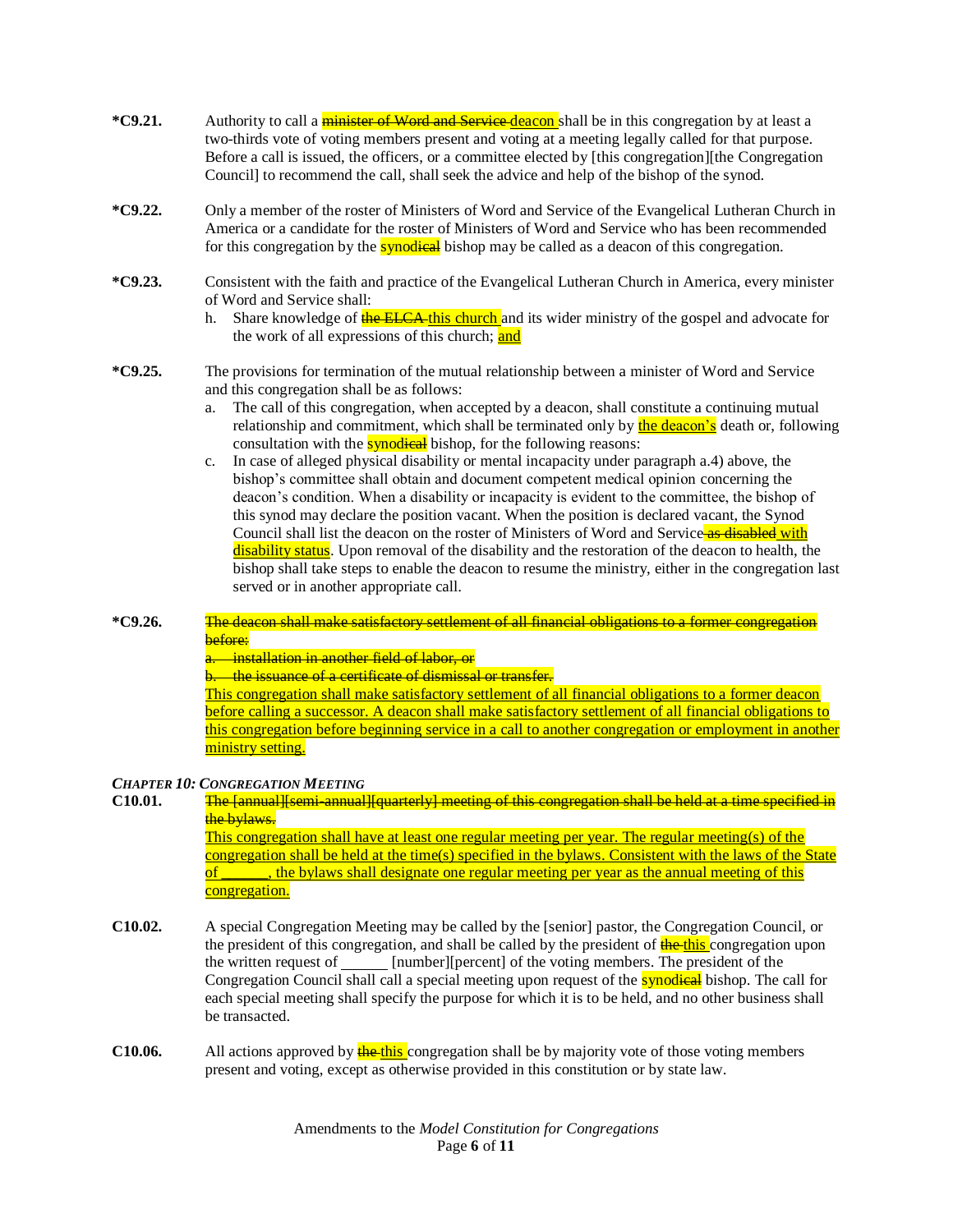**C10.08.** This congregation may hold meetings by remote communication, including electronically and by telephone conference, as long as there is an opportunity for simultaneous aural communication. To the extent permitted by state law, notice of all meetings may be provided electronically.

## *CHAPTER 11: OFFICERS*

- **C11.01.** The officers of this congregation shall be a president, vice president, secretary, and treasurer. b. The officers shall be voting members of  $\frac{1}{h}$  the this congregation.
- **C11.02.** The [congregation][Congregation Council] shall elect its officers and they shall be the officers of  $\frac{d}{dP}$ this congregation. The officers shall be elected by written ballot and shall serve for one year or until their successors are elected. Their terms shall begin at the close of the annual meeting at which they are elected.

**or**

The officers shall be elected by the [congregation] [Congregation Council] by written ballot and shall serve for one year. The term shall begin on (month and day) and end on (month and day).

**or**

The pastor shall be *ex officio* president of **the this** congregation and the Congregation Council. The [congregation][Congregation Council] shall elect by written ballot the other officers of the this congregation who shall serve for one year or until their successors are elected. Their terms shall begin at the close of the annual meeting at which they are elected.

**or**

The pastor shall be *ex officio* president of **the this** congregation and the Congregation Council. The [congregation][Congregation Council] shall elect by written ballot the other officers of the this congregation who shall serve for one year or until their successors are elected. Their terms shall begin on (month and day) and end on (month and day).

## *CHAPTER 12: CONGREGATION COUNCIL*

- **C12.01.** The voting membership of the Congregation Council shall consist of the pastor(s) $\left[\frac{\text{the deacon(s)}}{\text{left}}\right]\right]$ the officers of  $\frac{f}{f}$  the this congregation,] and [ members] [not more than nor fewer than members] of **the this** congregation, at least one of whom shall be a youth and at least one of whom shall be a young adult. Any voting member of **the this** congregation may be elected, subject only to the limitation on the length of continuous service permitted in that office. A member's place on the Congregation Council shall be declared vacant if the member a) ceases to be a voting member of this congregation or b) is absent from four successive regular meetings of the Congregation Council without cause. Consistent with the laws of the state in which this congregation is incorporated, the this congregation may adopt procedures for the removal of a member of the Congregation Council in other circumstances.
- **C12.02.** The members of the Congregation Council except the pastor(s) **[and deacon(s)]** shall be elected by written ballot to serve for years or until their successors are elected. Such members shall be eligible to serve no more than two full terms consecutively. Their terms shall begin at the close of the annual meeting at which they are elected.

**or**

The members of the Congregation Council except the pastor(s)  $\frac{1}{\text{and deacon(s)}}$  shall be elected at a legally called meeting of **the this** congregation during the month of . Their term of office shall be for years, with the term of office beginning on (month and day) and ending on (month and day). Newly elected Congregation Council members shall be installed at worship-the Sunday prior to the date they assume office at a time appointed by the Congregation Council.

**C12.04.** The Congregation Council shall have general oversight of the life and activities of this congregation, and in particular its worship life, to the end that everything be done in accordance with the Word of God and the faith and practice of the Evangelical Lutheran Church in America. The duties of the Congregation Council shall include the following: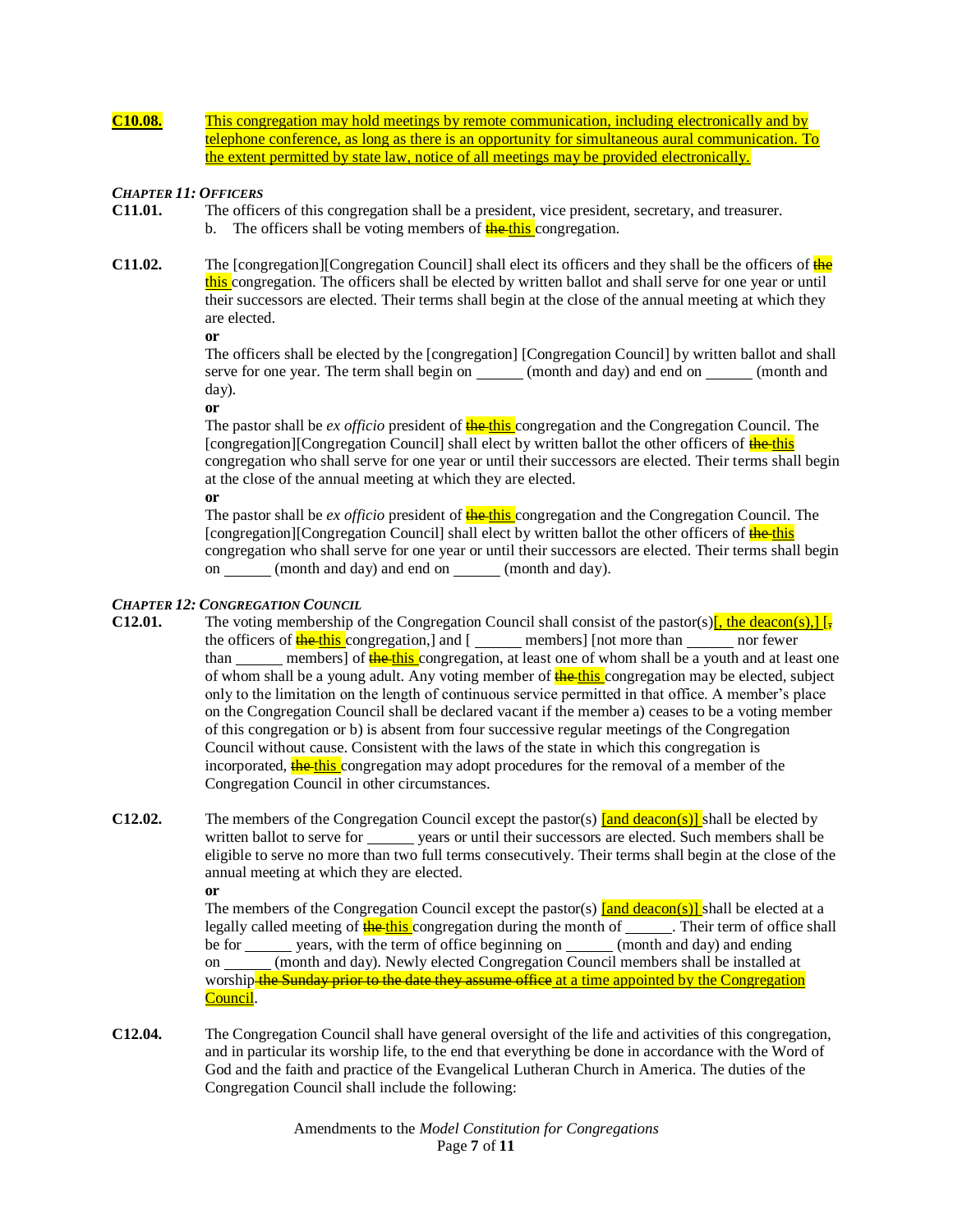- h. To emphasize **partnership with support of** the synod and churchwide organization of the Evangelical Lutheran Church in America as well as cooperation with other congregations, both Lutheran and non-Lutheran, subject to established policies of the synod and the Evangelical Lutheran Church in America.
- **C12.05.** The Congregation Council shall be responsible for the financial and property matters of this congregation.
	- b. The Congregation Council shall not have the authority to buy, sell, or encumber real property unless specifically authorized to do so by a meeting of  $\frac{f}{\text{the - this}}$  congregation.
	- d. The Congregation Council shall prepare an annual budget for adoption by this congregation, shall supervise the expenditure of funds in accordance therewith following its adoption, and may incur obligations of more than \$ *in excess of the anticipated receipts only after* approval by a Congregation Meeting. The budget shall include this congregation's full indicated share in support of the wider ministry being carried on in **partnership collaboration** with the synod and churchwide organization.
	- e. The Congregation Council shall ascertain that the financial affairs of this congregation are being conducted efficiently, giving particular attention to the prompt payment of all obligations and to the regular forwarding of **benevolence-mission support** monies to the **synodical** treasurer.
- **C12.08.** The Congregation Council shall be responsible for the employment and supervision of the staff of this congregation. Nothing in this provision shall be deemed to affect **the this** congregation's responsibility for the call, terms of call, or termination of call of any employees who are on a roster of this church.
- **C12.12.** A quorum for the transaction of business shall consist of a majority of the members of the Congregation Council, including the [senior] pastor or interim pastor, except when the [senior] pastor or interim pastor requests or consents to be absent and has given prior approval to the agenda for a particular regular or special meeting, which shall be the only business considered at that meeting. Chronic or repeated absence of the [senior] pastor or interim pastor who has refused approval of the agenda of a subsequent regular or special meeting shall not preclude action by the Congregation Council, following consultation with the **synodical** bishop.

## *CHAPTER 13: CONGREGATION COMMITTEES*

- **C13.05.** When a **pastoral** vacancy occurs in a position for which this congregation calls a rostered minister, a *Call Committee* of six voting members shall be elected by [this congregation] [the Congregation Council]. Term of office will terminate upon installation of the newly called **pastor rostered minister**.
- **C13.08.** The [senior] pastor of this congregation shall be *ex officio* a member of all committees and boards of the this congregation. [The president of this congregation shall be *ex officio* a member of all committees and boards of **the this** congregation, except the Nominating Committee.

## *CHAPTER 14: ORGANIZATIONS WITHIN THE THIS CONGREGATION*

#### *CHAPTER 15: DISCIPLINE OF MEMBERS AND ADJUDICATION*

**\*C15.01.** Persistent and public denial of the Christian faith, willful or criminal conduct grossly unbecoming a member of the Church of Christ, continual and intentional interference with the ministry of the this congregation, or willful and repeated harassment or defamation of member(s) of **the this** congregation is sufficient cause for discipline of a member. Prior to disciplinary action, reconciliation and repentance will be attempted following Matthew 18:15–17, proceeding through these successive steps, as necessary: a) private counsel and admonition by the pastor, b) censure and admonition by the pastor in the presence of two or three witnesses, c) written referral of the matter by the Congregation Council to the vice president of the synod, who will refer it to a consultation panel drawn from the Consultation Committee of the synod, and d) written referral of the matter by the consultation panel to the Committee on Discipline of the synod. If, for any reason, the pastor is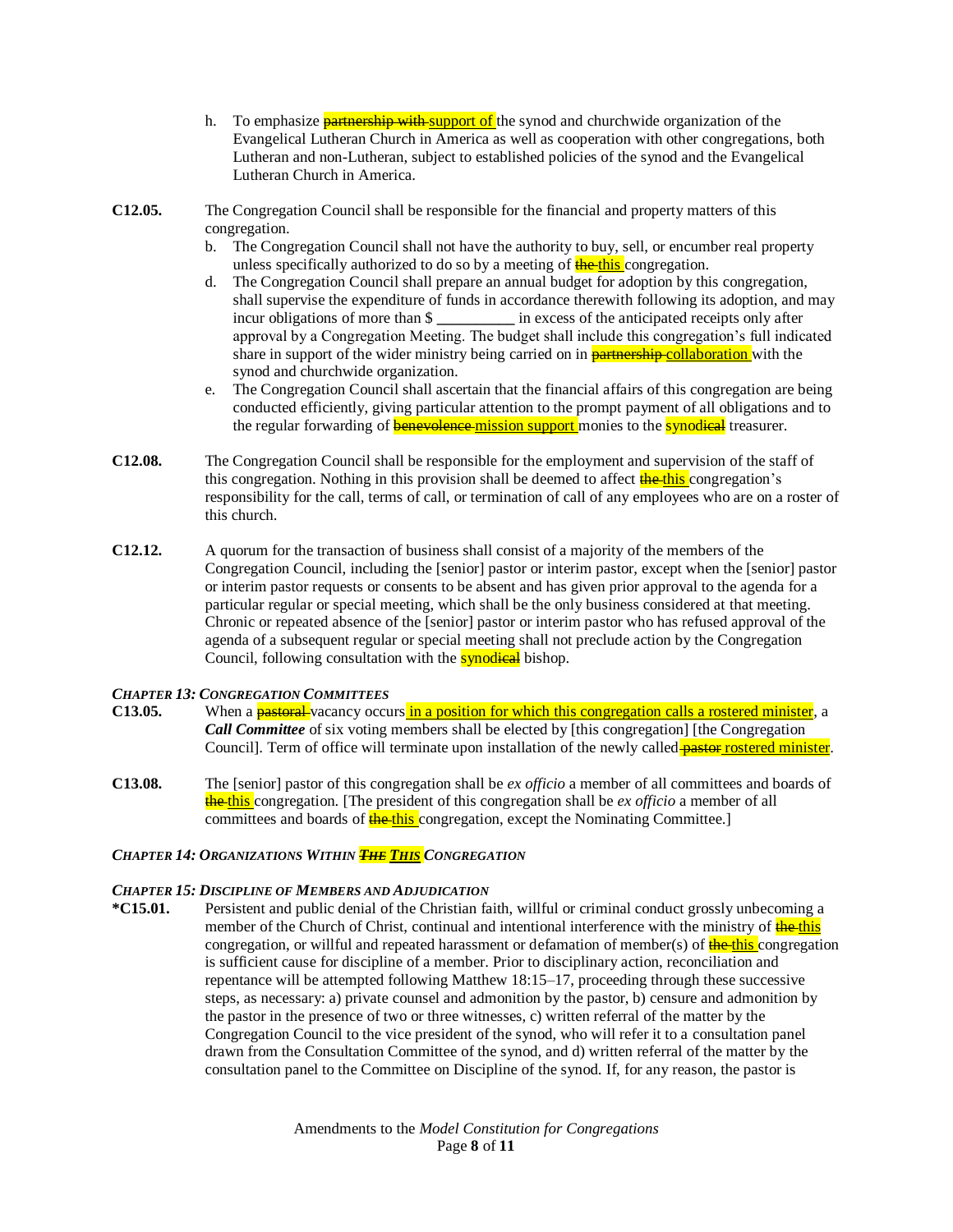unable to administer the admonitions required by paragraphs a. and b. hereof, those steps may be performed by another pastor chosen by the Executive Committee of the Congregation Council.

- **\*C15.02.** The process for discipline of a member of **the this** congregation shall be governed as prescribed by the chapter on discipline in the *Constitution, Bylaws, and Continuing Resolutions of the Evangelical Lutheran Church in America*. If the counseling, censure, and admonitions pursuant to \*C15.01. do not result in repentance and amendment of life, charges against the accused member(s) that are specific and in writing may be prepared by the Congregation Council, signed, and submitted to the vice president of the synod. The vice president shall select from the synod's Consultation Committee a panel of five members (three laypersons and two ministers of Word and Sacrament). A copy of the written charges shall be provided to the consultation panel and the accused member(s). The consultation panel, after requesting a written reply to the charges from the accused member(s), shall consider the matter and seek a resolution by means of investigation, consultation, mediation, or whatever other means may seem appropriate. The panel's efforts to reach a mutually agreeable resolution shall continue for no more than 45 days after the matter is submitted to it.
- **\*C15.05.** By the vote of at least two-thirds of the members of the discipline hearing panel who are present and voting, one of the following disciplinary sanctions can be imposed:
	- c. termination of membership in the this congregation; or

d. termination of membership in the this congregation and exclusion from the church property and from all congregation activities.

**\*C15.07.** No member of **the this** congregation shall be subject to discipline a second time for offenses that a discipline hearing panel has heard previously and decided pursuant to this chapter.

#### **\*C15.10. Adjudication**

**\*C15.11.** When there is disagreement among factions within this congregation on a substantive issue that cannot be resolved by the parties, members of this congregation shall have access to the synodical bishop for consultation after informing the chair of the Congregation Council of their intent. If the consultation fails to resolve the issue(s), the Consultation Committee of the synod shall consider the matter. If the Consultation Committee of the synod shall fail to resolve the issue(s), the matter shall be referred to the Synod Council, whose decision shall be final. When there is disagreement between or among factions within this congregation on a substantive issue which cannot be resolved by the parties, members of this congregation may petition the synod bishop for consultation after informing the president of this congregation of their intent to do so. The synod bishop shall seek a timely resolution of the dispute. If the issue relates directly to the pastor, the bishop may begin the process in †S14.18.d. In all other matters, if the bishop's consultation fails to resolve the issue, the bishop shall refer the matter to the Consultation Committee of the synod, which shall undertake efforts to find an appropriate solution. If the Consultation Committee's efforts fail to resolve the dispute, the entire matter shall be referred to the Synod Council for adjudication by whatever process the Council deems necessary. The Synod Council's decision shall be final.

#### *CHAPTER 16: AMENDMENTS*

**\*C16.01.** Unless provision \*C16.04. is applicable, those sections of this constitution that are not required, in accord with the *Model Constitution for Congregations of the Evangelical Lutheran Church in America*, may be amended in the following manner. Amendments may be proposed by at least voting members or by the Congregation Council. Proposals must be filed in writing with the Congregation Council 60 days before formal consideration by this congregation at a regular or special Congregation Meeting called for that purpose. The Congregation Council shall notify the this congregation's members of the proposal together with the council's recommendations at least 30 days in advance of the meeting. Notification may take place by mail or electronic means, as permitted by state law.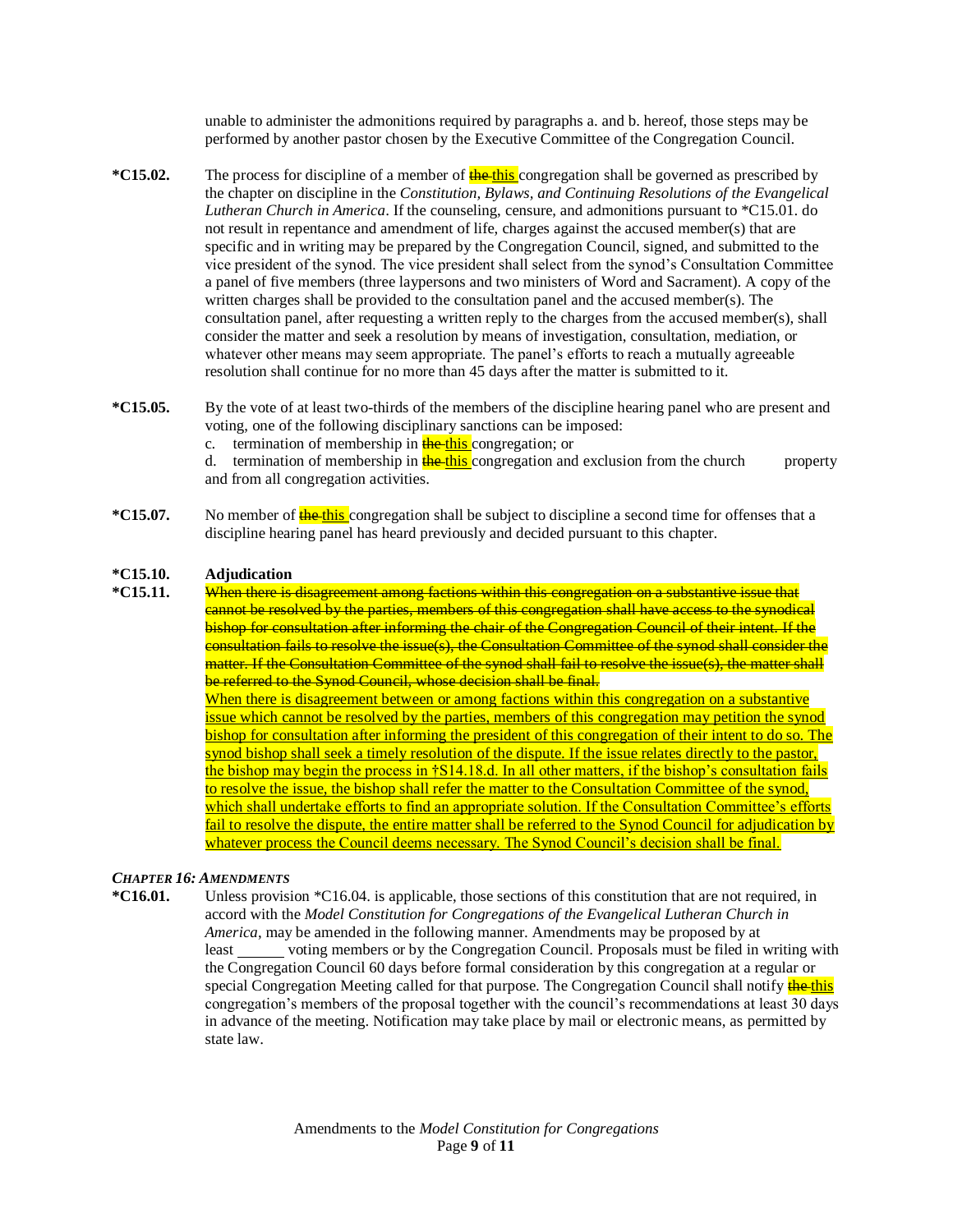#### **\*C16.02.** An amendment to this constitution, proposed under \*C16.01., shall:

- a. be approved at **a any** legally called **Congregation Meeting according to this constitution meeting** of this congregation by a majority vote of those voting members present and voting;
- b. be ratified without change at the next **annual meeting regular meeting of this congregation held** pursuant to C10.01. by a two-thirds vote of those voting members present and voting; and
- c. have the effective date included in the resolution<sup>2</sup> and noted in the constitution.
- **\*C16.03.** Any amendments to this constitution that result from the processes provided in \*C16.01. and \*C16.02. shall be sent by the secretary of this congregation to the synod. The synod shall notify the this congregation of its decision to approve or disapprove the proposed changes; the changes shall go into effect upon notification that the synod has approved them.
- **\*C16.04.** This constitution may be amended to bring any section into conformity with a section or sections, either required or not required, of the *Model Constitution for Congregations of the Evangelical Lutheran Church in America* as most recently amended by the Churchwide Assembly. Such amendments may be approved by a majority vote of those voting members present and voting at any legally called meeting of **the this** congregation without presentation at a prior meeting of **the this** congregation, provided that the Congregation Council has submitted by mail or electronic means, as permitted by state law, notice to **the this** congregation of such an amendment or amendments, together with the council's recommendations, at least 30 days prior to the meeting. Upon the request of at least two  $(2)$  voting members of  $\frac{1}{\sqrt{1 + \frac{1}{n}} \cdot \frac{1}{n}}$  congregation, the Congregation Council shall submit such notice. Following the adoption of an amendment, the secretary of **the this** congregation shall submit a copy thereof to the synod. Such provisions shall become effective immediately following a vote of approval.

## *CHAPTER 17: BYLAWS*

- **\*C17.03.** Changes to the bylaws may be proposed by any voting member, provided that such additions or amendments be submitted in writing to the Congregation Council at least 60 days before a regular or special Congregation Meeting called for that purpose. The Congregation Council shall notify the this congregation's members of the proposal with the council's recommendations at least 30 days in advance of the Congregation Meeting. Notification may take place by mail or electronic means, as permitted by state law.
- **\*C17.04.** Approved changes to the Adopted or amended by laws shall be sent by the secretary of this congregation to the synod.

## *CHAPTER 18: CONTINUING RESOLUTIONS*

- **\*C18.01.** The This congregation in a legally called meeting or the Congregation Council may enact continuing resolutions. Such continuing resolutions may not conflict with the constitution or bylaws of this congregation.
- **\*C18.02.** Continuing resolutions shall be enacted or amended by a majority vote of a meeting of the this congregation or a two-thirds vote of all voting members of the Congregation Council.
- **\*C18.03.** Adopted or amended continuing resolutions shall be sent by the secretary of this congregation to the synod.

## *CHAPTER 20: PARISH AUTHORIZATION*

*[\* Required provisions when congregation is part of a parish]*

**\*C20.01.** This congregation may unite in partnership with one or more other congregations recognized by the synod named in \*C6.01. to form a parish. Except as provided in \*C20.02. and \*C20.03., a written agreement, developed in consultation with the synod and approved by the voting members of each

<sup>2</sup> *Such an effective date must be stated in relation to the requirements of \*C16.03. to allow time for the synodical's review of the amendment.*